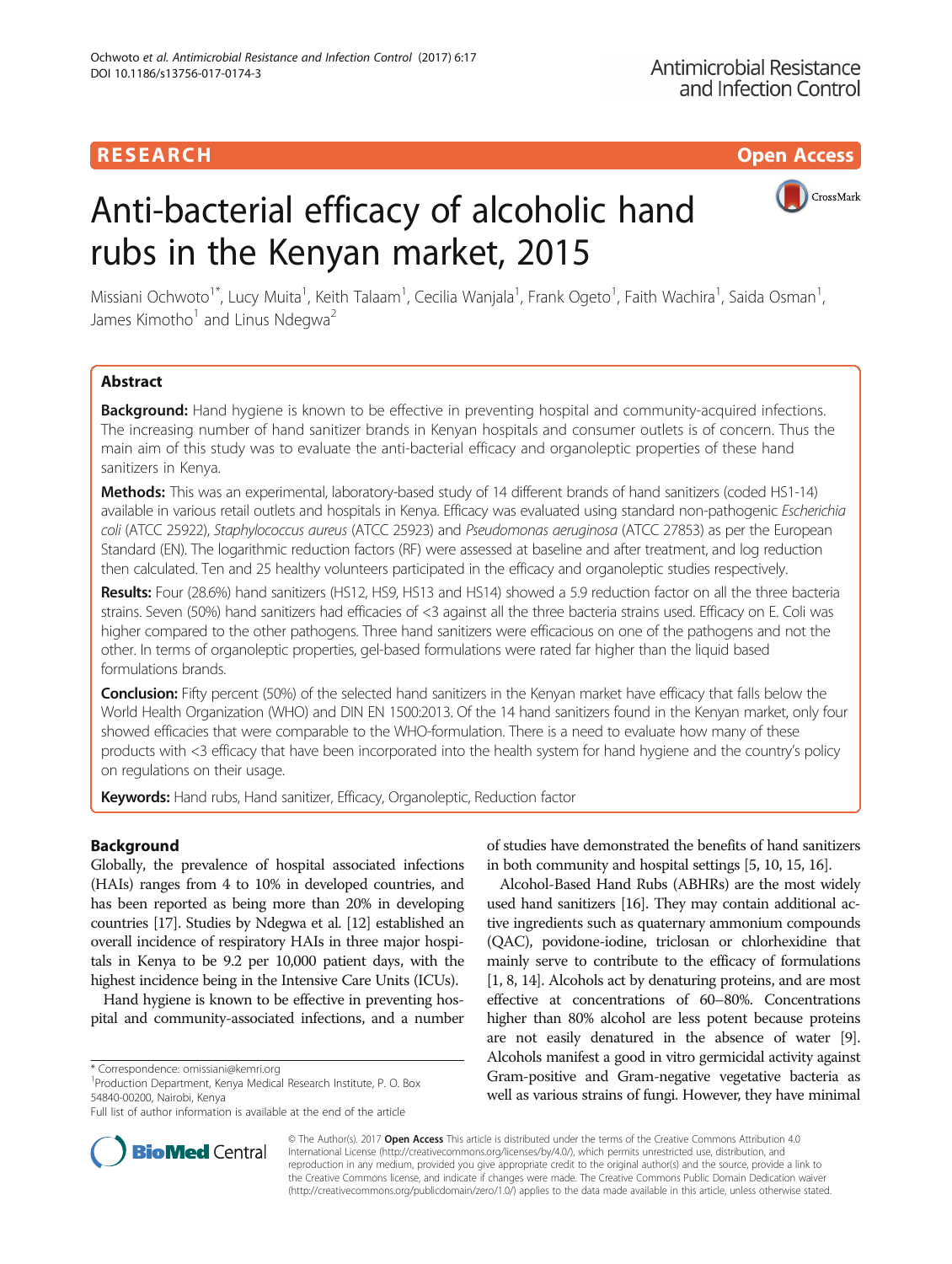activity against bacterial spores, protozoan oocytes and some non-enveloped (non-lipophilic) viruses [\[9](#page-5-0)]. The reference standard against which ABHRs are compared is 60% isopropanol [[4\]](#page-5-0). In most cases, the efficacy of ethanol and isopropanol are comparable, though ethanol has been found to have better efficacy profile against viruses [[6](#page-5-0)]. Some studies have demonstrated that ethanol gel formulations, unless they have been specially formulated and tested, are less efficacious than ethanol solution formulations [\[2, 7](#page-5-0)]. There are a number of hand sanitizers sold to the Kenyan market with labels on their package that claim that the handrub can kill 99.9% of germs. The objective of this study was to evaluate the anti-bacterial efficacy and organoleptic properties of the hand sanitizers available in the Kenyan market, to help set the standards required for hand sanitizers in the country.

## Methods

## Study design

This study was an experimental, laboratory-based study that was carried out at the technology development and production facility of the Kenya Medical Research Institute (KEMRI) in Nairobi, Kenya.

## Sample size

Fourteen (14) available brands of hand sanitizers (Fig. 1) were picked from various retail outlets and hospitals in Kenya. The total number of hand sanitizers, in the market was not available at the time of the study, therefore, the investigators regularly picked up to four different batches of the each hand sanitizer that was in the market from September 2014 to July 2015. Thirty-five healthy volunteers participated in the study: 10 for efficacy and 25 for organoleptic studies.

## Efficacy testing

The number of viable bacterial microbes present after application of the hand rub was used to calculate the efficacy of the hand rub. A hand rub with the ability to reduce the microbes by 50% (equivalent to Log reduction below 3) was considered efficacious. Efficacy testing was carried out step by step as described in the European Standard (EN) 1500:2013; briefly, the standard non-pathogenic Escherichia coli (ATCC 25922), Staphylococcus aureus (ATCC 25923), and Pseudomonas aeruginosa (ATCC 27853) were incubated overnight in a sterile broth suspension.

Ten staff members of KEMRI volunteered to participate in the study and verbal informed consent was sought. The hand rub/sanitizer (HS) samples were fully concealed to the participants; the containers of HS were wrapped with identical opaque papers leaving only the cap of the HS open with codes labelled HS1-14.

All the participants were expected to test all the different batches of HS for all the three pathogens. The initial procedure required the participants to thoroughly wash their hands with soap and water and drying them with paper towels. This was followed by contaminating of 4 fingers in a 10 ml 0.5 Mac Farland suspensions of bacteria (A) prepared as per the method described by the National Committee for Clinical Laboratory Standards [\[11](#page-5-0)]. A second set of sterile broth (B) was used to determine the post-value Colony Forming Units (CFU) after sanitizing with respective hand sanitizer. All the hand washing and sanitation were done as described in WHO Hand Hygiene: Why, How & When - brochure of 2009 [[18](#page-5-0)]. Ten microliter (10 μl) of each of suspension was inoculated on Tryptic Soy Agar (TSA) and incubated at 37 °C overnight for pre-value and post-value colony-forming unit (CFU) count respectively. Logarithmic reduction factors (RF) were assessed based on the baseline and after treatment with the HS and the results of each HS were compared with the reference standard (60% IPA). The logarithmic reduction factor was then expressed as a percent reduction. Log reduction was calculated as  $log_{10} (A) - log_{10} (B)$  and the percent reduction was calculated as  $(A-B)/A$ % where; where  $A =$  number of

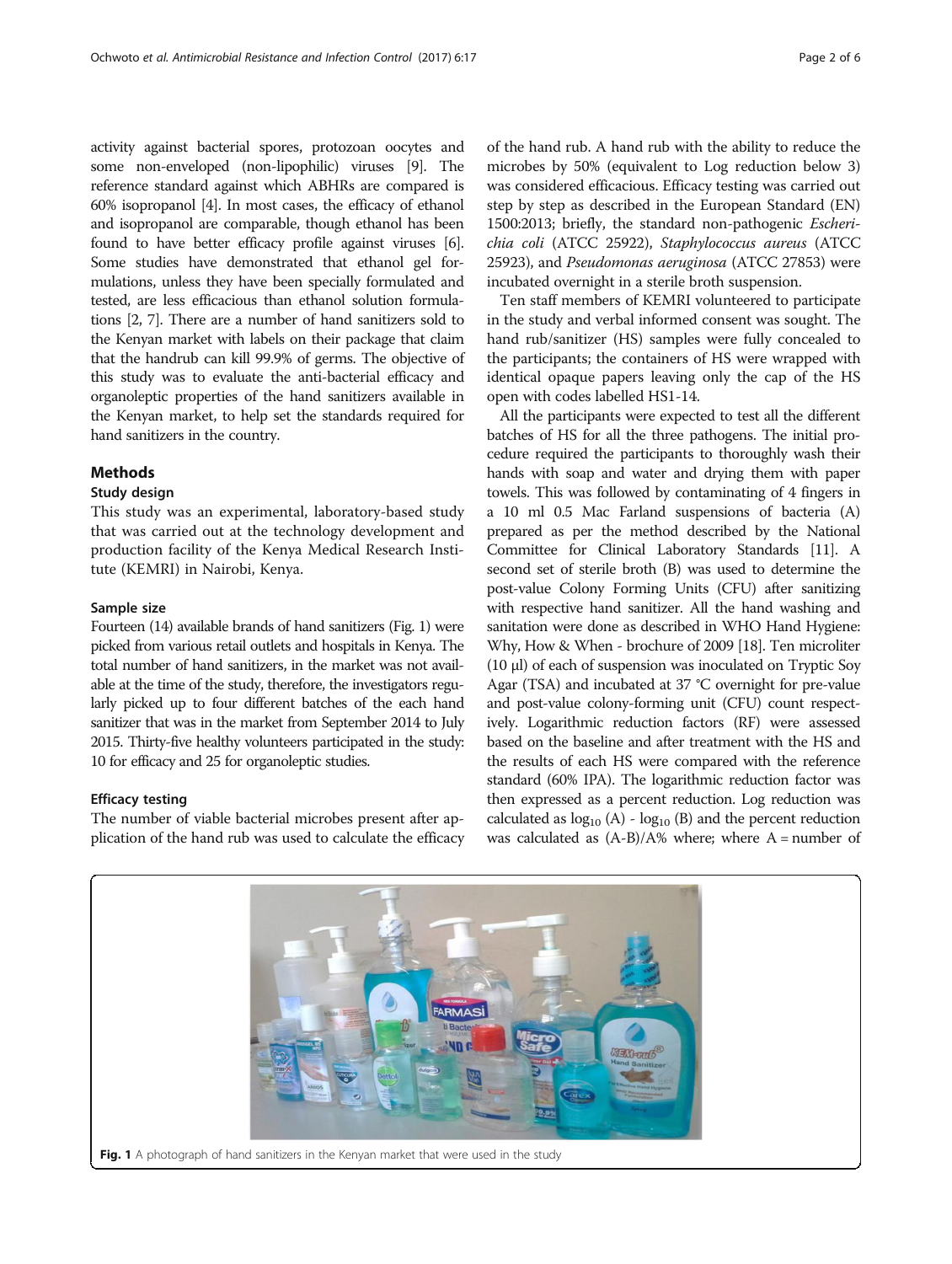<span id="page-2-0"></span>viable microorganism at baseline and B = number of viable microorganism after treatment [[4](#page-5-0), [18](#page-5-0)].

#### Organoleptic test

A questionnaire was designed to test organoleptic properties of the hand sanitizers in the Kenyan market. The organoleptic properties tested using the questionnaires were: general appearance and feeling of the hand after use and ease-of-use. The 25 selected participants were requested to score the hand sanitizers: 5 as "excellent", 4 as "good", 3 as "fair", 2 as "poor" and 1 as "very poor" and a mean product rating was calculated. During the testing process, the identity of the hand sanitizers was concealed to the participants, by wrapping the containers with opaque papers, leaving only the cap of HS open. This made it difficult for the participants to recognize or speculate the product.

## Results

All hand sanitizer products sampled listed ethanol or isopropyl alcohol as its active ingredient either in single form or in combination with other compounds. We did not do any chemical analysis of the hand sanitizers. Those hand sanitizers that were in single form had different ethanol concentration (70–75%) and they include HS2, HS3, HS4, HS5, HS6, HS7, and HS13 (Table 1). Among ethanol-based hand sanitizers that were in combination with other compounds, there were four different compounds used triclosan (HS1), aloe barbadensis (HS8), chlorhexidine (HS9) and hydrogen peroxide (HS12). Only one hand sanitizer with

isopropyl as the active ingredient was in single form (HS14) and the rest were in combination form with triclosan (HS10) and hydrogen peroxide (HS11) (Table 1).

## Active ingredients and effectiveness of the hand sanitizers

Each of the two main active ingredients (ethanol and isopropyl alcohol) had at least one product which demonstrated 99.9% bacterial reduction. Among the ethanol group, only one product with 70% ethanol (HS13) demonstrated a reduction factor of 5.9. The remaining alcohol products (HS2, HS3, HS4, HS5, HS6 and HS7) did not mention the alcohol concentration in the product ingredient list and these products were poorly effective with an overall bacterial reduction factor of less than 3 (Table 1). HS7 was more effective against Pseudomonas aeruginosa than the other poorly effective sanitizers whereas HS4 was more effective against Escherichia coli than the rest (5.1 and 4.8 bacterial reduction factors respectively) (Table 1).

Among the combined alcohol formulation, two products demonstrated 5.9 overall reduction factor, one combined with chlorhexidine (HS9) and the other combined with hydrogen peroxide  $(H_2O_2)$  (HS12) (Table 1). On the other hand, one product with alcohol and tricosan (HS1) was effective against Escherichia coli (5.9 reduction factor), but was not effective against the other two micro-organisms Staphylococcus aureus and Pseudomonas aeruginosa; 3.1 and 3.8 respectively. One product with a combination of ethyl alcohol and aloe (HS8) was the least effective among all the products sampled with an overall reduction factor of

**Table 1** Log reduction values of various hand Sanitizers in the Kenyan market

| Serial No.         | Active ingredient                       | Form     | Escherichia coli<br>Reduction Factor | Staphylococcus aureus<br>Reduction Factor | Pseudomonas aeruginosa<br>Reduction Factor |
|--------------------|-----------------------------------------|----------|--------------------------------------|-------------------------------------------|--------------------------------------------|
| HS <sub>1</sub>    | Alcohol <sup>a</sup> and Triclosan      | Gel      | 6.0                                  | 3.1                                       | 3.8                                        |
| HS <sub>2</sub>    | Alcohol <sup>a</sup>                    | Gel      | 2.1                                  | 1.9                                       | 3.0                                        |
| HS <sub>3</sub>    | Alcohol <sup>a</sup>                    | Gel      | 2.9                                  | 1.9                                       | 3.0                                        |
| HS 4               | Ethyl Alcohol                           | Gel      | 4.8                                  | 1.9                                       | 3.1                                        |
| <b>HS 5</b>        | Ethyl Alcohol                           | Gel      | 3.2                                  | 2.1                                       | 2.3                                        |
| HS <sub>6</sub>    | Alcohol <sup>a</sup>                    | Gel      | 3.1                                  | 2.3                                       | 2.2                                        |
| HS <sub>7</sub>    | Alcohol <sup>a</sup>                    | Gel      | 3.5                                  | 2.9                                       | 5.1                                        |
| HS 8               | Ethyl Alcohol and aloe barbadensis      | Gel      | 1.0                                  | 0.9                                       | 1.5                                        |
| HS <sub>9</sub>    | Alcohol and Chlorhexidine               | Solution | 6.0                                  | 5.9                                       | 6.1                                        |
| <b>HS 10</b>       | Isopropyl alcohol and Triclosan         | Gel      | 2.3                                  | 2.0                                       | 2.8                                        |
| HS 11 <sup>b</sup> | Isopropyl alcohol and Hydrogen Peroxide | Gel      | 1.0                                  | 2.1                                       | 2.6                                        |
| HS 12 <sup>b</sup> | Ethyl Alcohol and Hydrogen Peroxide     | Gel      | 6.0                                  | 5.9                                       | 6.1                                        |
| <b>HS 13</b>       | 70% Denatured alcohol                   | Gel      | 6.0                                  | 5.9                                       | 6.1                                        |
| HS 14 <sup>b</sup> | 75% Isopropyl alcohol                   | Solution | 6.0                                  | 5.9                                       | 6.1                                        |
|                    | 70% ethanol                             | Solution | 6.0                                  | 5.9                                       | 6.1                                        |
| 60% Ref            | 60% IPA                                 | Solution | 3.0                                  | 3.0                                       | 3.0                                        |

<sup>a</sup>Type of alcohol not specified

**b**Locally produced HS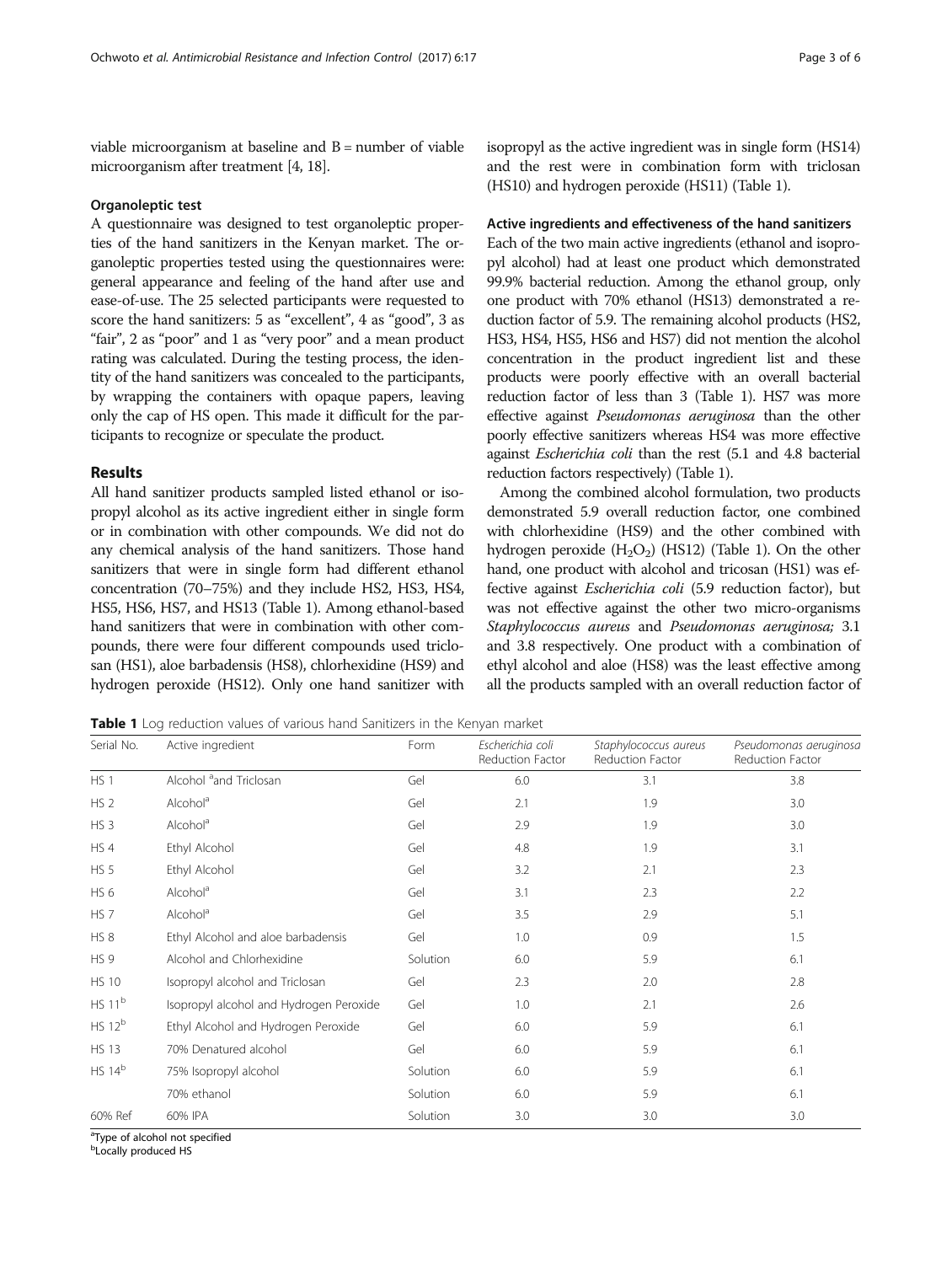less than 3. One product (HS14) out of three that contained isopropyl as the only active ingredient had 5.9 reduction factor as compared to those with isopropyl and tricosan (HS10) and isopropyl and hydrogen peroxide (HS11) (Table [1\)](#page-2-0).

Only those hand sanitizers that showed high reduction factor when using the three bacteria strains were considered to be the best and most effective. Based on WHO Requirements for ABHRs (WHO Guidelines on Hand Hygiene in Health Care [[17](#page-5-0)] and (EN) 1500:[\[4](#page-5-0)]), seven out of 14 hand sanitizers (50%) had very low efficacy of less than 3 reduction factor, against all the three bacteria strains; Escherichia coli, and Pseudomonas aeruginosa as compared to Staphylococcus aureus.

Four hand sanitizers (HS12, HS9, HS13 and HS14) showed 5.8 reduction factor on all three micro-organisms. These results were comparable to those of the World Health Organization (WHO) standard formula. Of these, two were solution formulations and the two were gel formulations, having active ingredients of either alcohol with chlorhexidine or hydrogen peroxide (Fig. 2). A quarter of the hand sanitizers were effective against only one bacteria strain, for example, HS1 and HS4 were so effective on E. coli; 5.8 and 4.8 respectively. Whereas HS7 was effective on P. aeruginosa (4.8) (Fig. 2). Other sanitizers were not effective in any bacteria, and HS8 was the least effective with E. coli; 1.0, S. aureus; 0.9 and P. aeruginosa 1.5 (Fig. 2). Ethanol-based gel formulations demonstrated higher efficacy profiles than isopropyl alcohol based-gel formulation.

## Organoleptic properties of the hand sanitizers

There were three organoleptic parameters tested in this study; ease-of-use, general appearance and feeling on the hand after use.

HS11 and HS12 were rated "very good" with a mean of value of  $4.1 \pm 0.2$  and  $4.2 \pm 0.2$  respectively. Most hand sanitizers (9/15) were rated as "good" with a mean range of 3.0–3.9; these were hand sanitizers HS1, HS2, HS4, HS5, HS7, HS9, HS10 and HS13, in the descending order (Fig. [3](#page-4-0)). Four products were rated as "poor", with a mean range of 2.0–3.0 and they were hand sanitizer HS3, HS8, HS6 and HS14 (Fig. [3](#page-4-0)).

Generally, in easy to use, hand sanitizer HS12 and HS11 was rated the highest whereas hand sanitizer HS6 and HS14 was rated the least (Fig. [3\)](#page-4-0).

None of the hand sanitizer had a mean of greater than 4. Almost all hand sanitizers (13/15) were rated between 3.0 and 3.9. HS12 had the highest mean of  $3.9 \pm 0.2$  followed by hand sanitizer HS2 with a mean of  $3.8 \pm 0.2$ . In the lower bracket, HS14 and HS9 had the least average rates of 2.19  $\pm$  0.1 and 2.92  $\pm$  0.2 respectively (Fig. [3\)](#page-4-0). There was only one hand sanitizer (HS12) that scored "very good"  $(4.04 \pm 1)$ 0.2) based on how it felt on the hand after using it.

Comparing all the hand sanitizers and the parameters, it was observed that HS1, HS2, HS10, HS11 and HS12 had average rates that were more than 3.5 of all the three parameters (Fig. [3\)](#page-4-0). Some hand sanitizers had contrasting mean of parameter, with one being poor and the other good. For instance, HS6 in easy to use scored poorly whereas in general appearance it was good. Similarly, HS14 scored very poorly on easy to use, poor on general appearance and good on feeling on the hand after use (Fig. [3](#page-4-0)).

In general, when the three parameters were averaged and compared, HS12 was rated very good with a score of 4.1 and it was followed by HS11 with a score value of 3.9. The lowest were HS 14, 3, 6 and 8 (Fig. [3\)](#page-4-0).

## **Discussions**

Use of hand sanitizers has gained popularity in Kenya in the recent past. This has led to the development, production and importation of several hand sanitizers by various companies with the aim of commercialization as well as supporting the health care system in preventing transmission of pathogens.

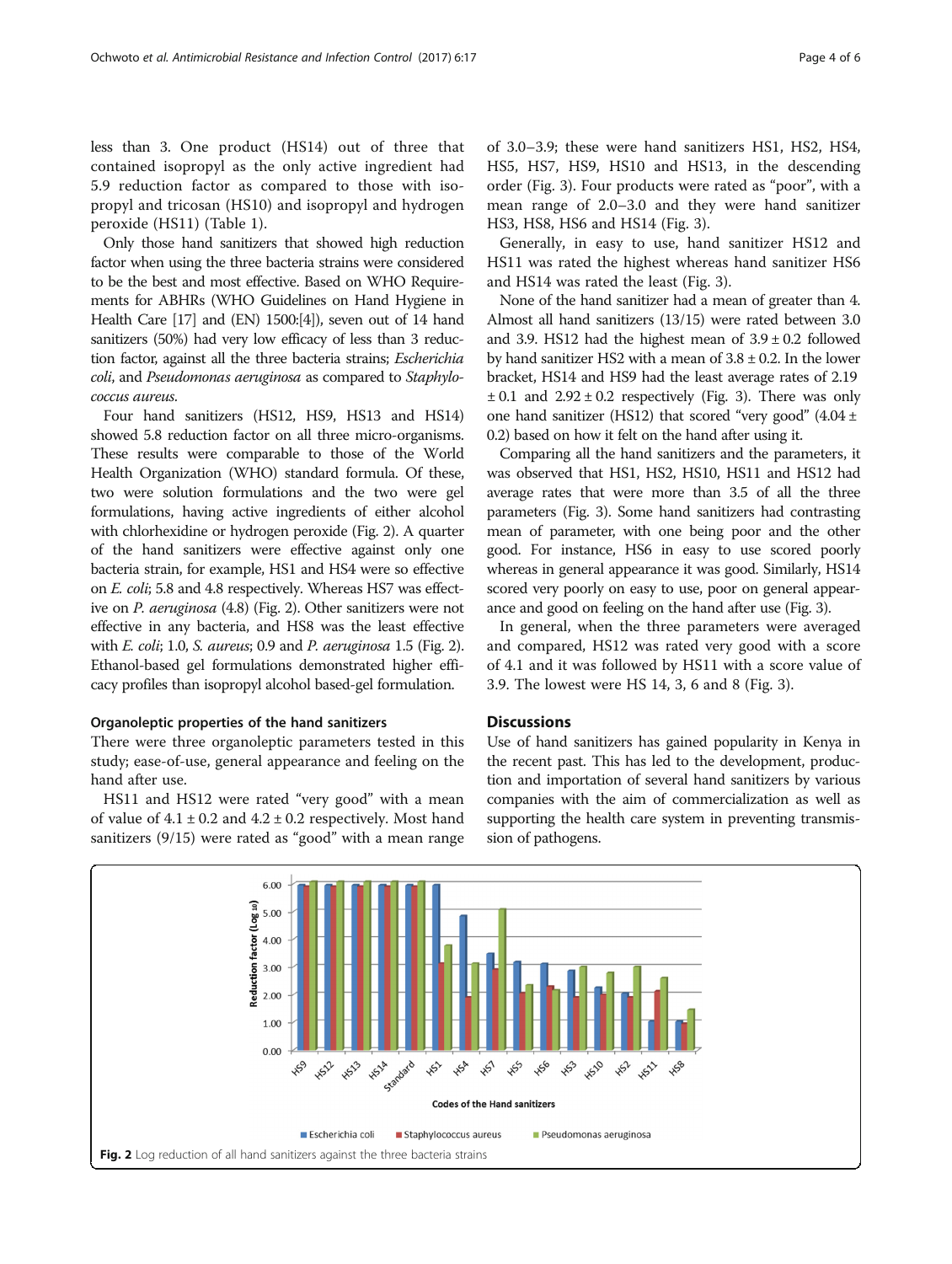<span id="page-4-0"></span>

Four out of 14 (28%) hand sanitizers (HS12, HS9, HS13 and HS14) that were subject of this study showed efficacy profiles that were above the 60% IPA Reference Standard. The four achieve the required high log reduction rate. Seven out of 14 hand sanitizers (50%) had very low efficacy of less than 3.0 against all the three bacteria and hence failing to meet the Health Canadian Requirements for ABHRs of log reduction of ≥3 using EN or ASTM methods [\[3](#page-5-0)]. All the poor performing were gel formulations. This finding is in concordance with those of the studies by Kramer et al. [\[7](#page-5-0)] and Dharan et al. [\[2\]](#page-5-0) who established that ethanol gel formulations, unless they have been specially formulated and tested, are less efficacious than ethanol solution formulations. Edmond and Macinga [[3\]](#page-5-0) reported a study in Canada that demonstrated that formulation of ABHRs had far greater influence on efficacy than alcohol concentration alone. They established that products having concentration of 70% performed equally well and sometimes better than those with higher concentration. It is this concern that led to the development of solution-based alcohol formulations by WHO for local production in the willing health institutions [[17](#page-5-0)]. However, as demonstrated in this study the solution-based alcohol formulations scored very poorly in terms organoleptic properties in comparison with gel-based alcohol formulations where the gel based brands HS11 and HS12 were rated as 'very good' while the WHO-formulation (HS14) was rated as being 'very poor'. It is notable that the gel-based brands HS12 achieved both high efficacy and desirable organoleptic properties.

The findings in this study that ethanol-based gel formulation (HS12) have higher efficacy than isopropyl alcohol based-gel formulations (HS11), this is contrary to what, has been observed by other studies that isopropyl alcohol solution has higher efficacy than ethanol solution [\[13\]](#page-5-0).

The main limitation of this study is that we did not pick all known hand sanitizers in Kenya, may be because they were out of stock at the time of the study and the number of hand sanitizers in the market was unknown. To the best of our knowledge we tried as much as possible to sample all hand sanitizers available. Secondly, the EN1500 protocol required that Fingertips of each hand kneaded separately in 10 ml of broth with added neutralizers. We did not add the neutralizers because some HS already contained them. Not knowing the concentration of the active ingredients for many of the products limited our conclusion on the hand sanitizers that poorly performed.

## Conclusion

In conclusion, this study established that 50% of the selected ABHRs in the Kenyan market have the efficacy values below that of International Reference Standard (60% Isopropyl alcohol) and that some of those ABHRs with the desired efficacy value have poor organoleptic characteristics. There is a need to evaluate how many of these products with <50% efficacy that have been incorporated into the health system for hand hygiene and the country's policy on regulations on their usage.

We recommend that similar experiments to be conducted to involve the other micro-organisms such as viruses and fungi. Additionally, the efficacy studies in relationship to the antimicrobial residual effect may be necessary too.

#### Abbreviations

μl: Microliter; ABHRs: Alcohol-based hand rubs; CDC: Centers for Disease Control and Prevention; CFU: Colony forming units; EN: European standard; HAIs: Hospital associated infections; HS: Hand sanitizer; HS1- HS14: Codes of hand sanitizers; ICUs: Intensive care units; IPA: Isopropyl alcohol; KEMRI: Kenya Medical Research Institute; RF: Bacterial logarithmic reduction factors; SSC: Scientific Steering Committee; TSA: Tryptic soy agar; WHO: World Health Organization

#### Acknowledgements

We would like to thank all the staff at KEMRI Production Department especially S. Muchiri, A. Mwangi, E. Kerubo, Doris Night and P. Kaiguri (retired), for the support they accorded us in carrying out this study. We would also like to thank Director KEMRI for providing the necessary moral and financial support to execute this study as well as the permission to publish this work. Finally, we acknowledge support from staff of the CDC Atlanta and Kenya for their great support.

#### Funding

This study was jointly funded by KEMRI and by the United States Government through the CDC- iFund project, which was awarded to Linus Ndegwa.

#### Availability of data and materials

The data and the materials are freely available to any scientist wishing to use them.